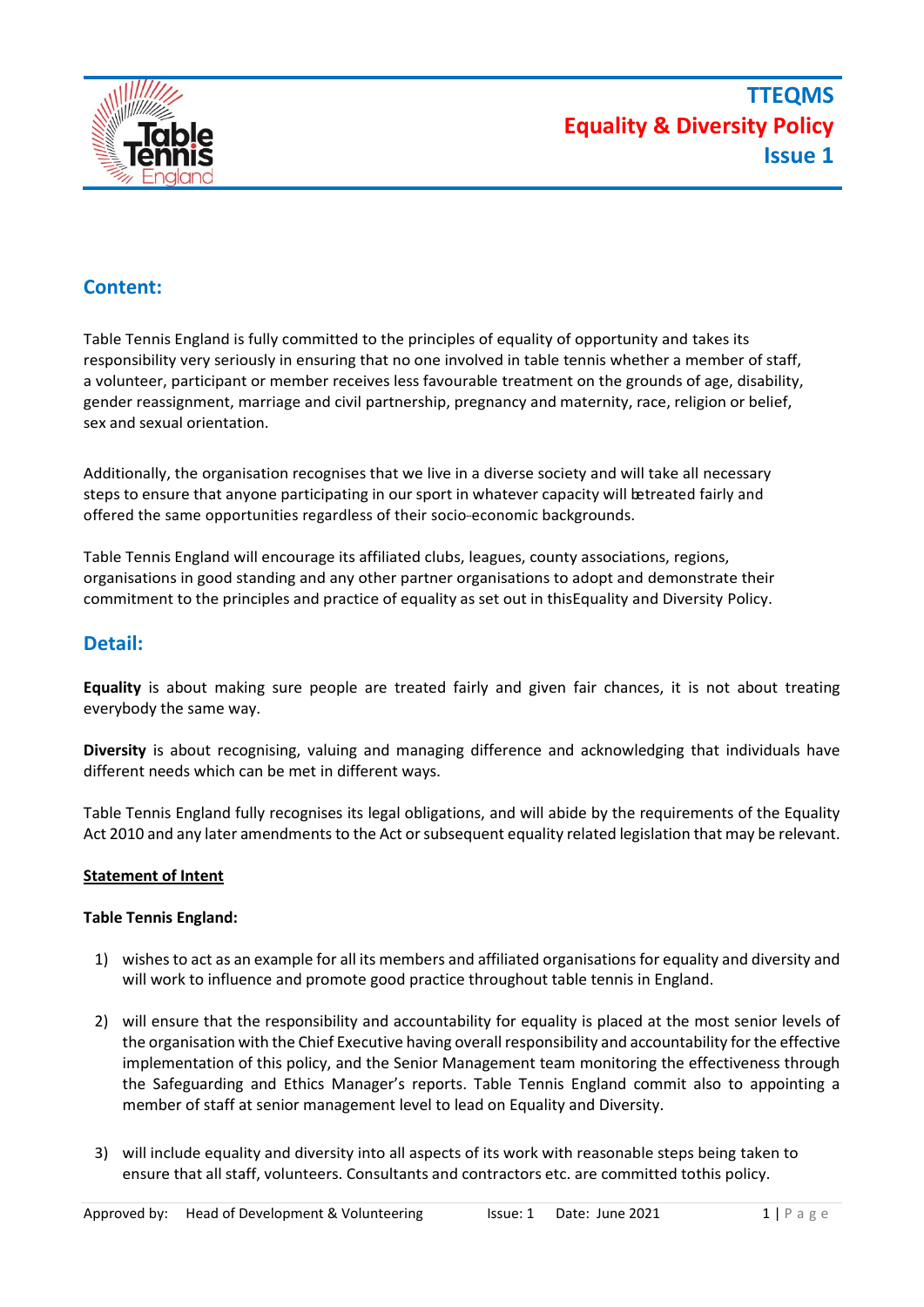

- 4) will ensure that no job applicant or employee receives less favorable treatment on thegrounds of any protected characteristic – see 1.1
- 5) will work to ensure that there will be open access to all those who wish to participate insport and that they are treated fairly.
- 6) is committed to ensure that all individuals are able to conduct their table tennis related activities free from bullying and harassment and has implemented a policy for dealing withsuch matters (see Anti Bullying and Harassment Policies).
- 7) Is committed to sports equality which is about:
	- a) Fairness in sport, equality of access, recognising differences and taking steps to meet them
	- b) Changing the culture and structure of sport to ensure it becomes equallyaccessible to all members of society
	- c) Making sure all individuals can realise their talent and fulfil their potential
	- d) An individual'sresponsibility to challenge discriminatory practice andpromote inclusion.

#### **Discrimination, Harassment, Bullying and Victimisation**

**Direct Discrimination –** occurs when someone is treated less favourably than another person because of a protected characteristic (1.1)

**Indirect Discrimination –** occurs when there is a condition, rule or practice which applies toeveryone but particularly disadvantages people who share a protected characteristic (1.1)

**Harassment –** engaging in unwanted conduct relating to a relevant protected characteristic (1.1) or unwanted conduct of a sexual nature where the conduct has the purpose or effect of violating the recipient's dignity or creating an intimidating, hostile, degrading, humiliatingor offensive environment for the recipient, or any other individual affected by such conduct. It also includes the right for individuals to raise an issue that they find offensive even if it is not directed at them.

**Bullying –** the misuse of power or position to criticise persistently or to humiliate andundermine an individual's confidence.

**Victimisation –** when someone is treated badly because they have made or supported a complaint/grievance about discrimination or harassment under the Equality Act 2010, or are suspected of either making or supporting such a complaint/grievance. An individual is not protected from victimisation if they acted maliciously, or made or supported an untruecomplaint/grievance.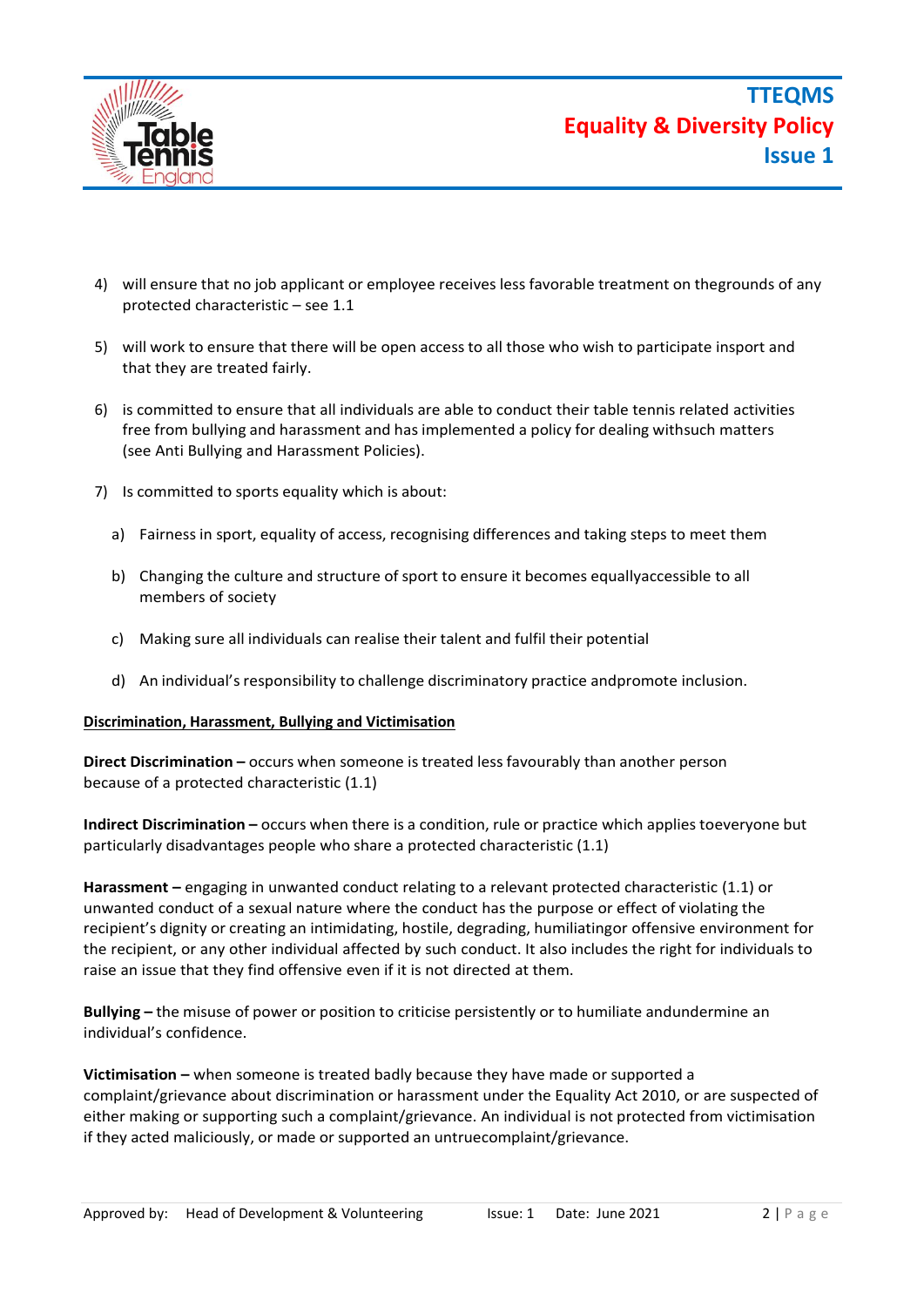

Table Tennis England regards discrimination, harassment, bullying or victimisation, as described above, as serious misconduct. All complaints will be taken seriously and appropriate measures including disciplinary action may be brought against any memberwho unlawfully discriminates against, harasses, bullies or victimises any other person.

### **Implementation, Responsibilities and Communication Table Tennis England will:**

- a) make a copy of this policy available to view and download on its website which makes it clear that all individuals have responsibilities to respect, act in accordance with, support and promote the spirit and intentions of this policy.
- b) ensure that this policy is an integral part of the recruitment, induction and on-‐‐going training for all staff.
- c) recognise that it has a duty to make reasonable adjustments for disabled people. It will consider all requests for adjustments and where possible will accommodate reasonable
- d) requests and work with disabled members and staff to implement any adjustments that will enable them to participate more fully in table tennis related activities.
- e) ensure that consultants, contractors, partners, agents, advisors etc are appointed fairly and equally and are directed to this policy on the website and will be required to demonstrate their commitment to the principles and practices of this policy.
- f) strive to achieve the appropriate equality standards as guided by Sport England/UK Sport.
- g) continue to support an Equality Action Plan within which specific roles, responsibilities and resources are allocated. Progress against the plan will be monitored by the Safeguarding and Ethics Manager and reported to the Table Tennis Board through the Senior Management Team at least twice per year and then in the Annual Report along with supporting statistics and data.
- h) ensure all managers are required to set an appropriate standard of behaviour, lead by example and ensure that those they manage adhere to this policy and promote the organisation's aims and objectives with regard to equality and diversity.
- i) encourage individuals involved in our sport not to discriminate against or harass any other individual in the course of their duties or role.
- j) make individuals aware that they can be held personally liable as well as Table Tennis England, or instead of, for any act of unlawful discrimination. Individuals who commit serious acts of harassment may be guilty of a criminal offence as well as gross misconduct. There is no limit on compensation for unlawful discrimination.